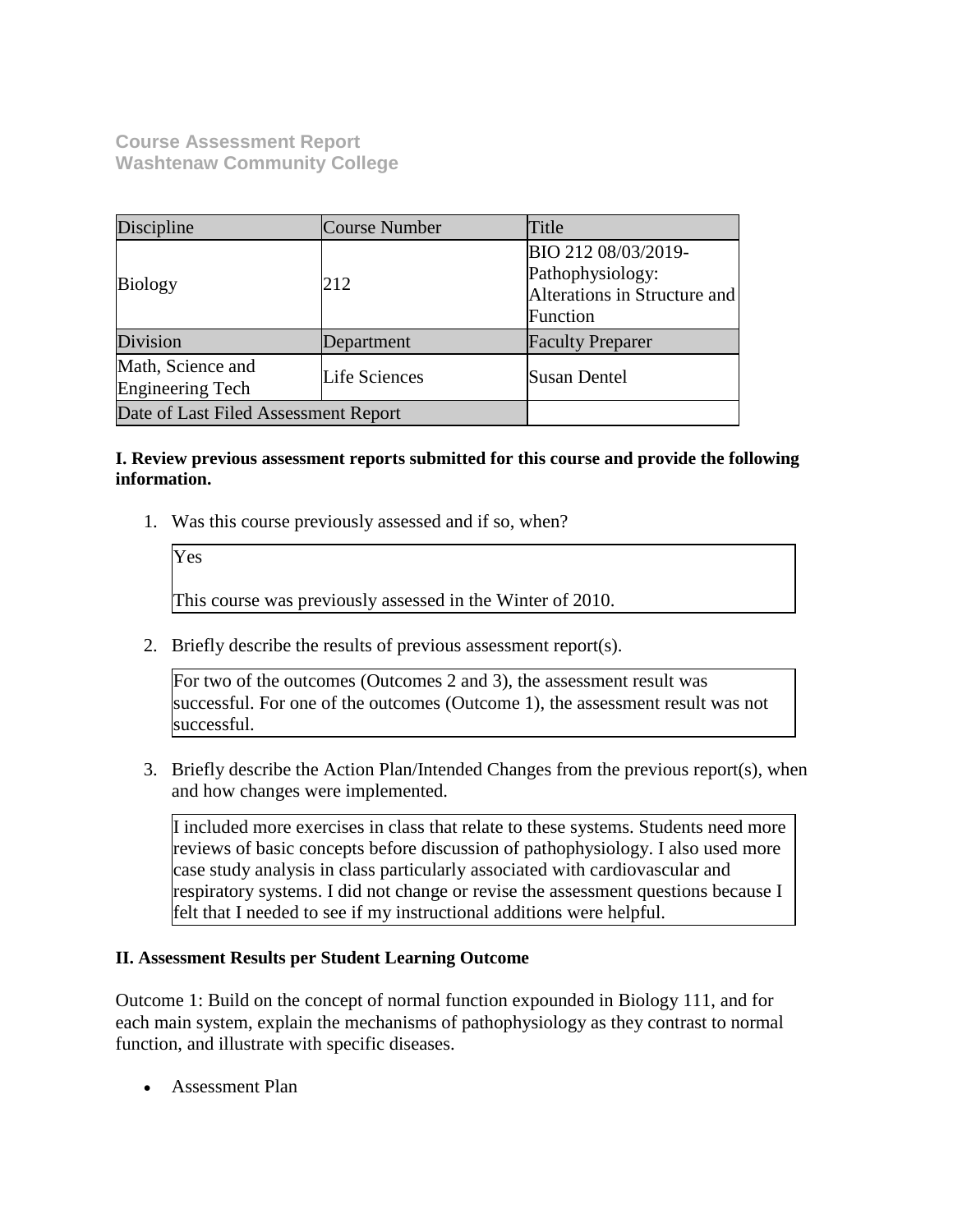- o Assessment Tool: Multiple choice and/or short answer questions on unit exam.
- o Assessment Date: Winter 2008
- o Course section(s)/other population: All
- o Number students to be assessed: All
- o How the assessment will be scored:
- o Standard of success to be used for this assessment:
- o Who will score and analyze the data:
- 1. Indicate the Semester(s) and year(s) assessment data were collected for this report.

| Fall (indicate years below) below) | Winter (indicate years)                                    | SP/SU (indicate years)<br>below) |
|------------------------------------|------------------------------------------------------------|----------------------------------|
|                                    | 2019, 2018, 2017, 2016,<br>2015, 2014, 2013, 2012,<br>2011 |                                  |

2. Provide assessment sample size data in the table below.

| # of students enrolled | # of students assessed |
|------------------------|------------------------|
| 1156                   | 1043                   |

3. If the number of students assessed differs from the number of students enrolled, please explain why all enrolled students were not assessed, e.g. absence, withdrawal, or did not complete activity.

The number of students assessed differs from the number of students enrolled due to student drop/withdrawal and the inability to include DL students.

4. Describe how students from all populations (day students on campus, DL, MM, evening, extension center sites, etc.) were included in the assessment based on your selection criteria.

Assessment was performed from all on-campus, day sections and all mixed-mode evening section from Winter 2011-Winter 2019. DL sections were not assessed because the exam questions did not align with the assessment requirements.

5. Describe the process used to assess this outcome. Include a brief description of this tool and how it was scored.

I used five embedded questions derived from Exam 1, Exam 3, Exam 4 and Exam 5 to assess the number of students who answered questions correctly. The total number of correct responses was tabulated for each question. This number was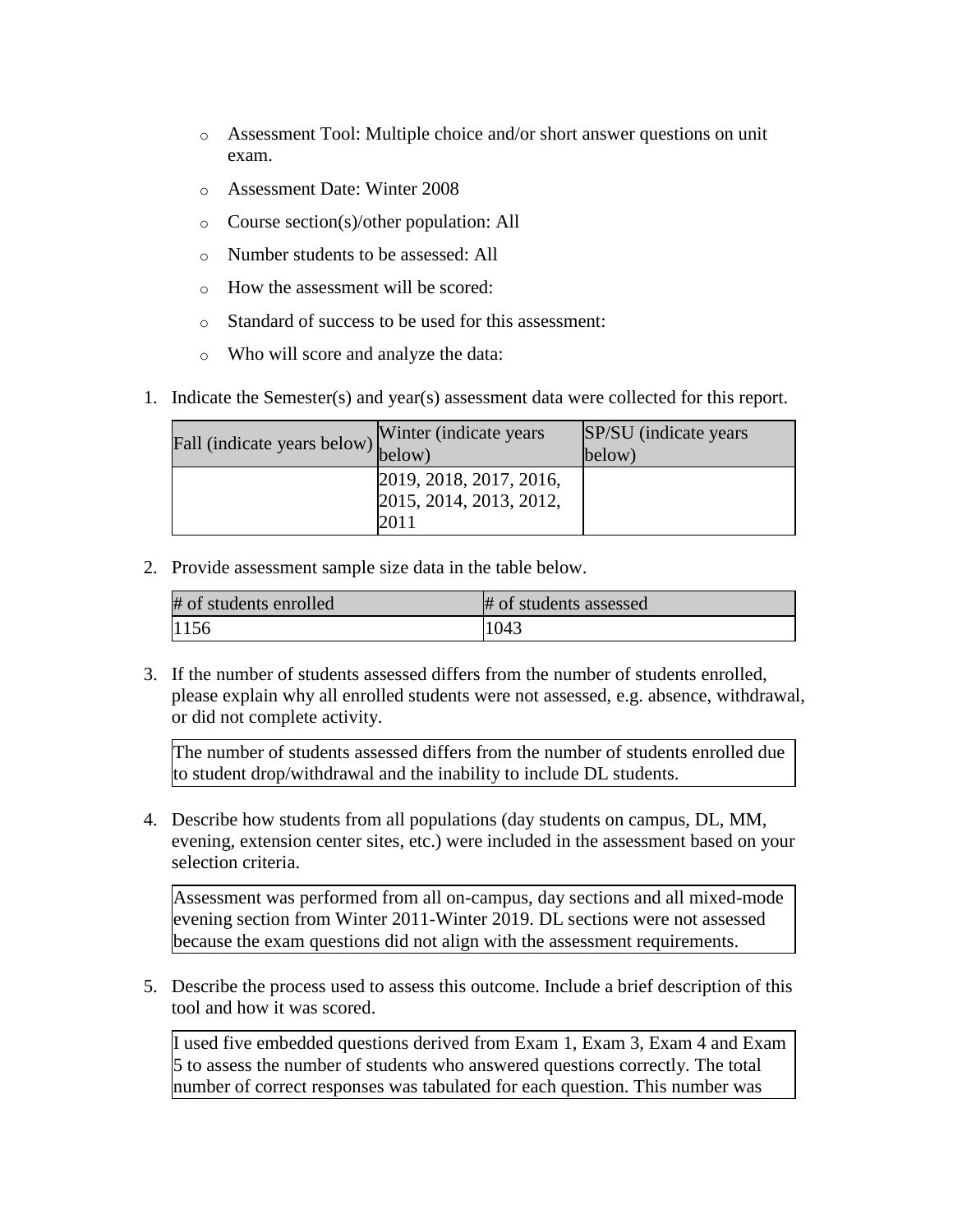then divided by the total number of students to give the percentage correct per question. I then averaged the percentages for outcome 1.

6. Briefly describe assessment results based on data collected for this outcome and tool during the course assessment. Discuss the extent to which students achieved this learning outcome and indicate whether the standard of success was met for this outcome and tool.

Met Standard of Success: No

The success standard of 70% of the students scoring 75% on correctly answered questions was not met. Students scored 73% on correctly answered questions for outcome 1.

7. Based on your interpretation of the assessment results, describe the areas of strength in student achievement of this learning outcome.

Embedded questions 1 and 4 for outcome 1 surpassed the success standard set. These questions were very straightforward and test for basic concepts covered in the course.

8. Based on your analysis of student performance, discuss the areas in which student achievement of this learning outcome could be improved. If student met standard of success, you may wish to identify your plans for continuous improvement.

Embedded questions 2, 3 and 5 did not meet the standard set. These questions were more difficult and challenged students to think through a few factors in order to find the correct answer. Question 3 had the lowest success rate. Question 3 is over a topic that students frequently get confused about. I see students confusing left-sided and right-sided heart failure with cor pulmonale. In the future, it would be very beneficial to work with slightly different learning outcomes and objectives. Also, I would consider revising both the questions being asked as well as the number of questions per outcome. I would also like to include DL sections in the next assessment.

Outcome 2: Describe the multiple defense systems that protect our normal organ-system functions. Explain how dysfuntion of these systems can disrupt these defenses.

- Assessment Plan
	- o Assessment Tool: Multiple choice and/or short answer questions on unit exam.
	- o Assessment Date: Winter 2008
	- o Course section(s)/other population: All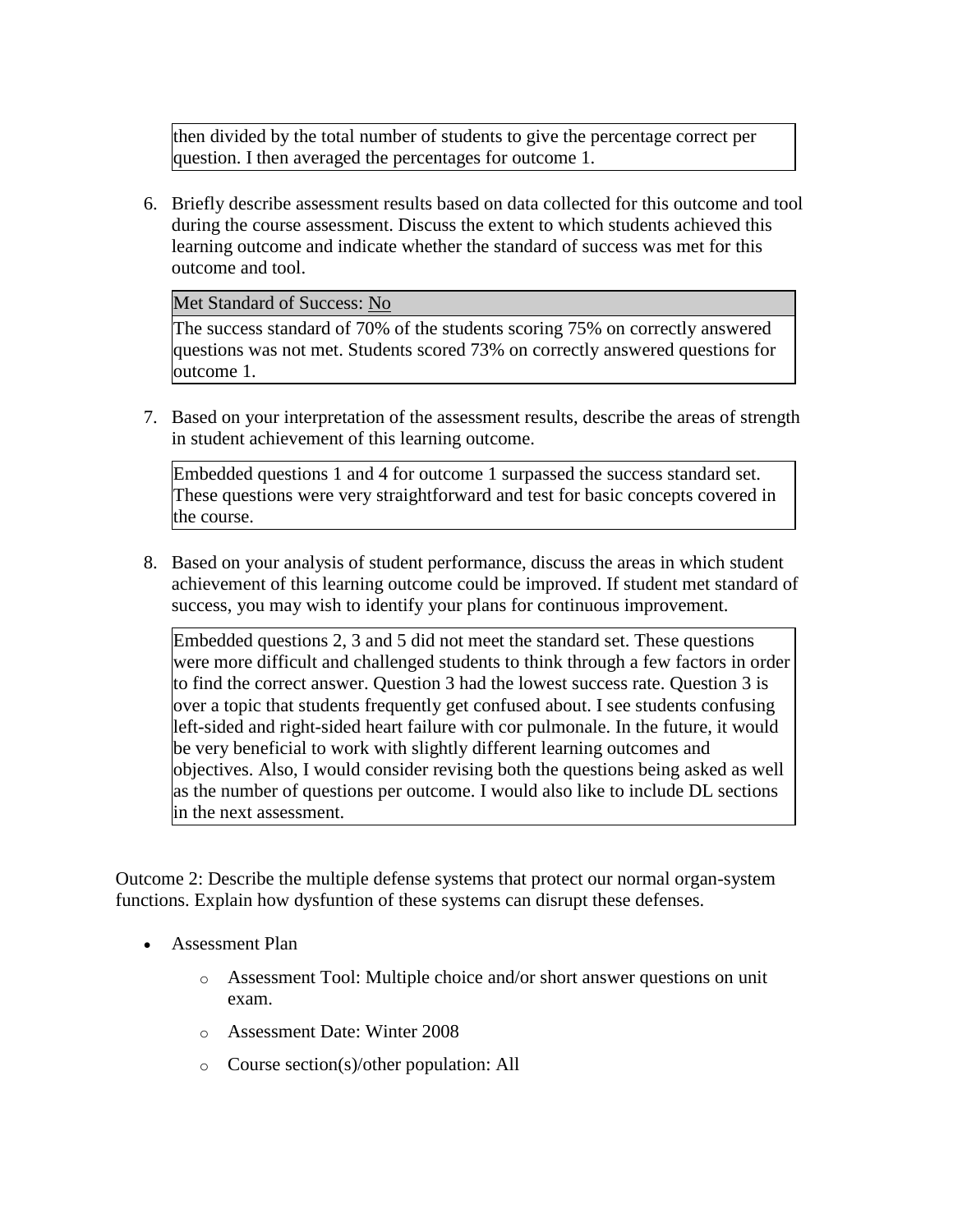- o Number students to be assessed: All
- o How the assessment will be scored:
- o Standard of success to be used for this assessment:
- o Who will score and analyze the data:
- 1. Indicate the Semester(s) and year(s) assessment data were collected for this report.

| Fall (indicate years below) below)                | Winter (indicate years)                                          | SP/SU (indicate years)<br>below)                  |
|---------------------------------------------------|------------------------------------------------------------------|---------------------------------------------------|
| 2018, 2017, 2016, 2016,<br>2015, 2014, 2013, 2012 | 2019, 2018, 2017, 2016,<br>2015, 2014, 2014, 2013,<br>2012, 2011 | 2018, 2017, 2016, 2015,<br>2014, 2013, 2012, 2011 |

2. Provide assessment sample size data in the table below.

| # of students enrolled | # of students assessed |
|------------------------|------------------------|
| 2780                   | 996                    |

3. If the number of students assessed differs from the number of students enrolled, please explain why all enrolled students were not assessed, e.g. absence, withdrawal, or did not complete activity.

The number of student assessed differs from the number of students enrolled due to student drop/withdrawal and the inability to include DL students.

4. Describe how students from all populations (day students on campus, DL, MM, evening, extension center sites, etc.) were included in the assessment based on your selection criteria.

Assessment was performed from two on-campus, day sections and one mixedmode evening section from Winter 2011-Winter 2019. DL sections were not assessed because the exam questions did not align with the assessment requirements.

5. Describe the process used to assess this outcome. Include a brief description of this tool and how it was scored.

I used five embedded questions derived from Exam 2 to assess the number of students who answered questions correctly. The total number of correct responses was tabulated for each question. This number was then divided by the total number of students to give the percentage correct per question. I then averaged the percentages for outcome 2.

6. Briefly describe assessment results based on data collected for this outcome and tool during the course assessment. Discuss the extent to which students achieved this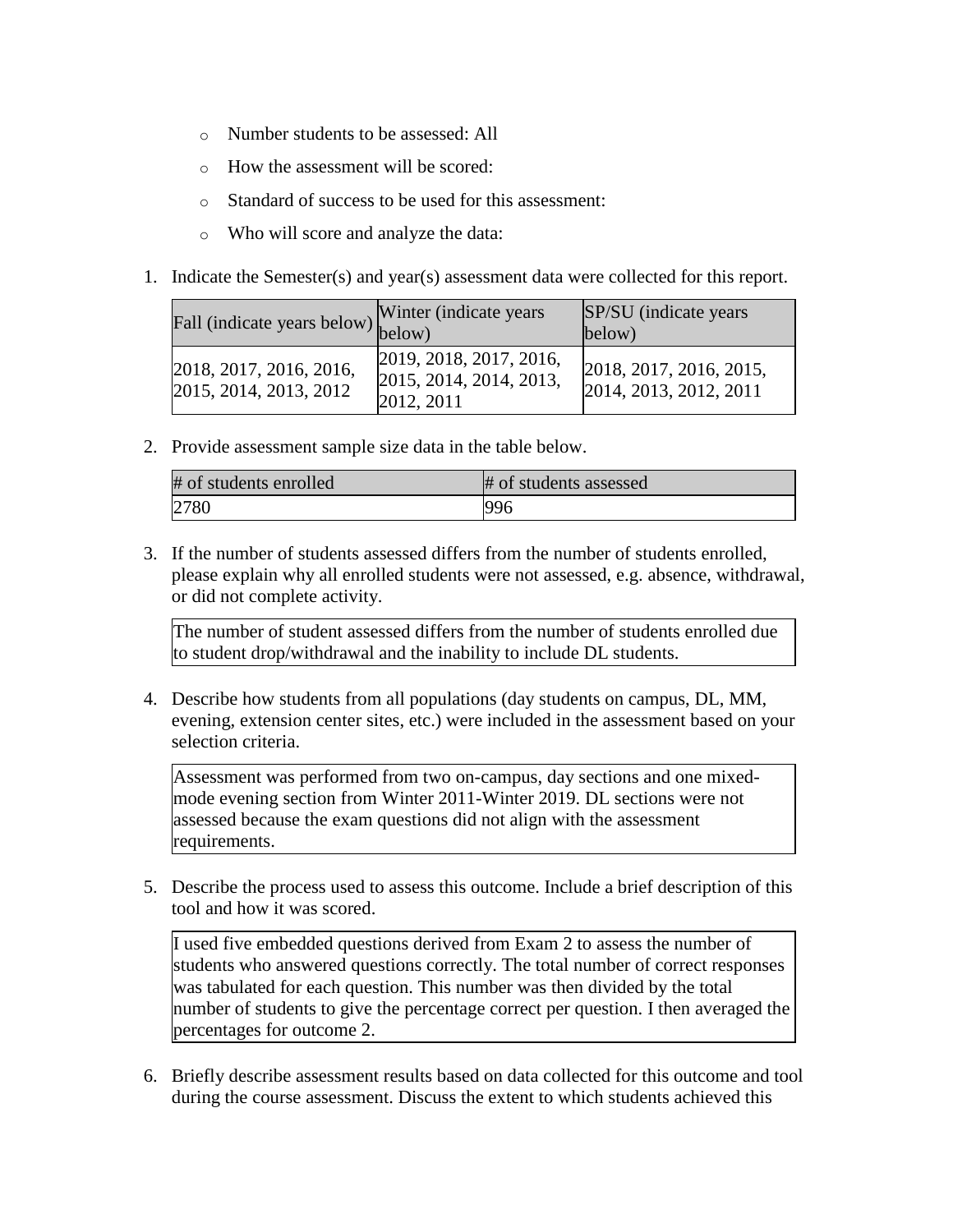learning outcome and indicate whether the standard of success was met for this outcome and tool.

Met Standard of Success: No

The success standard of 70% of the students scoring 75% on correctly answered questions was not met. Students scored 70% on correctly answered questions.

7. Based on your interpretation of the assessment results, describe the areas of strength in student achievement of this learning outcome.

Students generally performed better on embedded exam 2 questions 2, 3 and 4; however, they did not meet the standard of success.

8. Based on your analysis of student performance, discuss the areas in which student achievement of this learning outcome could be improved. If student met standard of success, you may wish to identify your plans for continuous improvement.

Embedded questions 1 and 4 for outcome 2 fell well below the standard of success. Outcome 2 covers topics associated with the immune system, fluids/electrolytes/acids and bases and hematology. These topics are usually difficult for many students. I will work on implementing more practice question work and class discussion regarding these topics. In the future, it would also be very beneficial to work with slightly different learning outcomes and objectives. I will include DL sections in the next assessment.

Outcome 3: Explain the roles of genetic factors in determining normal and abnormal anatomy and physiology.

- Assessment Plan
	- o Assessment Tool: Multiple choice and/or short answer questions on unit exam.
	- o Assessment Date: Winter 2008
	- o Course section(s)/other population: All
	- o Number students to be assessed: All
	- o How the assessment will be scored:
	- o Standard of success to be used for this assessment:
	- o Who will score and analyze the data:
- 1. Indicate the Semester(s) and year(s) assessment data were collected for this report.

| $\text{undicate years below}$ Winter (indicate years | SP/SU (indicate years) |
|------------------------------------------------------|------------------------|
|                                                      | below)                 |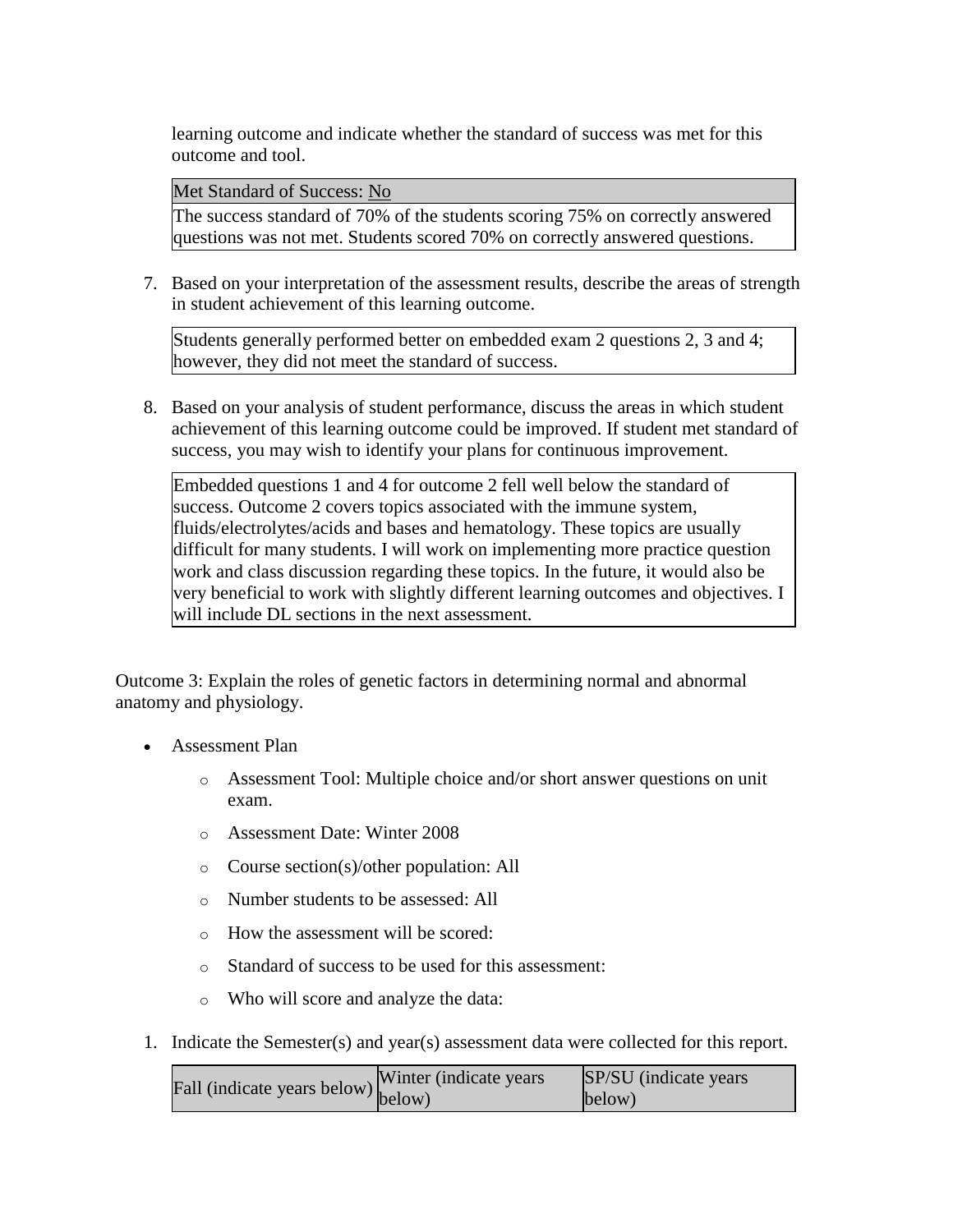| 2018, 2017, 2016, 2016,  | 2019, 2018, 2017, 2016,  | 2018, 2017, 2016, 2015, |
|--------------------------|--------------------------|-------------------------|
| [2015, 2014, 2013, 2012] | [2015, 2014, 2014, 2013, | 2014, 2013, 2012, 2011  |
|                          | 2012, 2011               |                         |

2. Provide assessment sample size data in the table below.

| # of students enrolled | # of students assessed |
|------------------------|------------------------|
| 2780                   | 1043                   |

3. If the number of students assessed differs from the number of students enrolled, please explain why all enrolled students were not assessed, e.g. absence, withdrawal, or did not complete activity.

The number of students assessed differs from the number of students enrolled due to student drop/withdrawal and the inability to include DL students.

4. Describe how students from all populations (day students on campus, DL, MM, evening, extension center sites, etc.) were included in the assessment based on your selection criteria.

Assessment was performed from two on-campus, day sections and one mixedmode evening section from Winter 2011-Winter 2019. DL sections were not assessed because the exam questions did not align with the assessment requirements.

5. Describe the process used to assess this outcome. Include a brief description of this tool and how it was scored.

I used five embedded questions derived from Exam 1 to assess the number of students who answered questions correctly. The total number of correct responses was tabulated for each question. This number was then divided by the total number of students to give the percentage correct per question. I then averaged the percentages for outcome 3.

6. Briefly describe assessment results based on data collected for this outcome and tool during the course assessment. Discuss the extent to which students achieved this learning outcome and indicate whether the standard of success was met for this outcome and tool.

## Met Standard of Success: Yes

The success standard of 70% of the students scoring 75% on correctly answered questions was met. Students scored 75% on correctly answered questions.

7. Based on your interpretation of the assessment results, describe the areas of strength in student achievement of this learning outcome.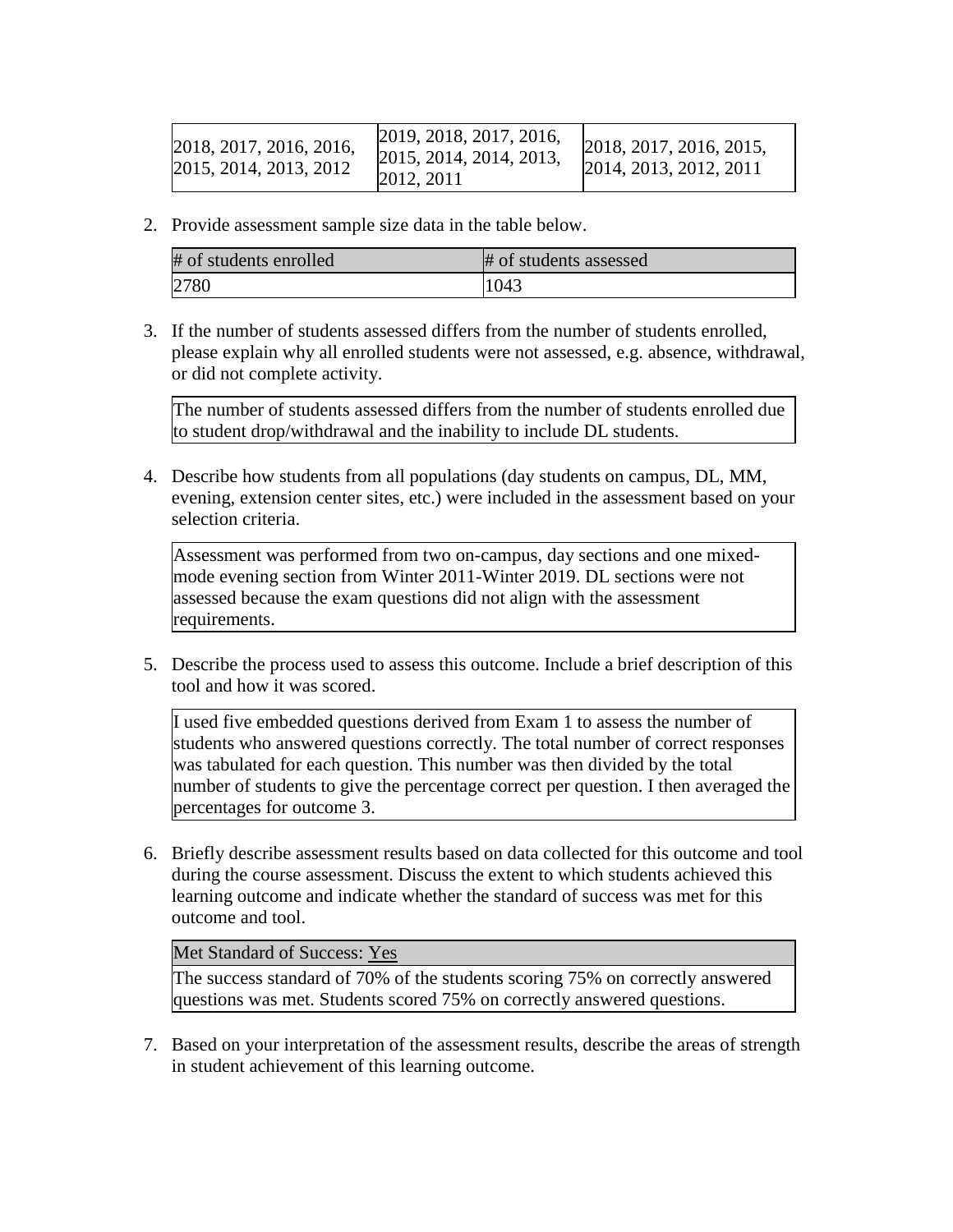Embedded questions 1, 2 and 3 met the standard of success. I stress the importance of genetics on disease process throughout most of the semester and in particular, with the Exam 1 unit.

8. Based on your analysis of student performance, discuss the areas in which student achievement of this learning outcome could be improved. If student met standard of success, you may wish to identify your plans for continuous improvement.

Embedded questions 4 and 5 did not meet the standard of success. Overall, the standard of success was met for outcome 3. In the future, it would be very beneficial to work with slightly different learning outcomes and objectives. I will consider revising both the questions being asked as well as the number of questions per outcome I would also like to include DL sections in the next assessment.

## **III. Course Summary and Intended Changes Based on Assessment Results**

1. Based on the previous report's Intended Change(s) identified in Section I above, please discuss how effective the changes were in improving student learning.

I took my previous assessment and used it to inform my instructional strategies for pathophysiology such as including more exercises in class that relate to body systems that were challenging to students and more reviews of basic concepts in anatomy and physiology. I also made case studies an integral part of the course with particular emphasis on the cardiovascular and respiratory systems.

2. Describe your overall impression of how this course is meeting the needs of students. Did the assessment process bring to light anything about student achievement of learning outcomes that surprised you?

This is a difficult course. Overall, I think this course does meet the needs of the students; however, there is room for improvement. I think working on making my exam questions more easily understood, adding more practice exercises both in and out of class, and presenting material in a different way as to highlight patterns as opposed to digesting large amounts of material. I was not surprised by the student achievement with these learning outcomes.

3. Describe when and how this information, including the action plan, was or will be shared with Departmental Faculty.

I will discuss the results with the instructors who teach pathophysiology this upcoming Fall 2019 semester. I will share with them the revised outcomes and objectives as well as include them in on a discussion regarding the embedded exam questions. I will do the necessary work to include DL sections in future assessments.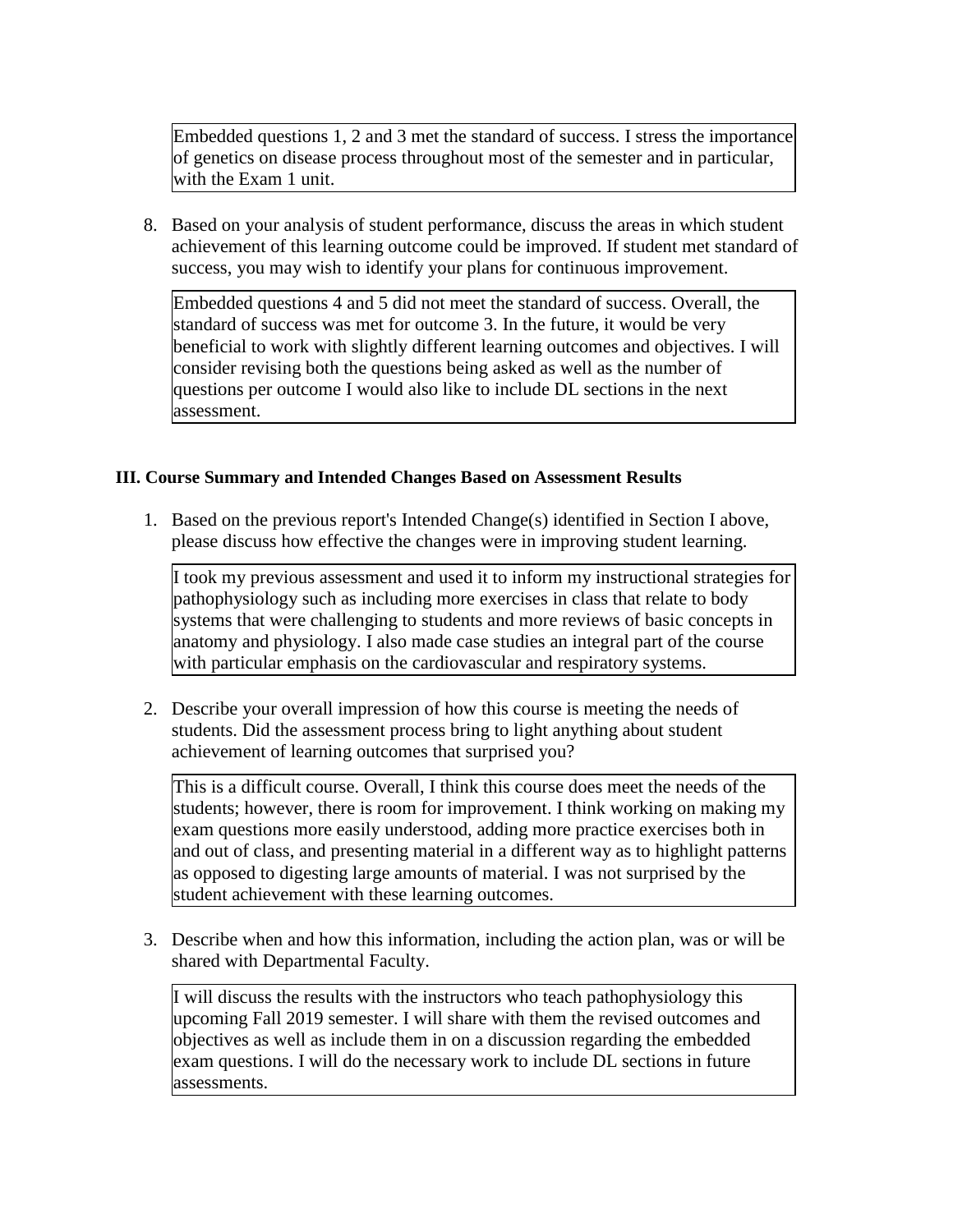# 4.

# Intended Change(s)

| <b>Intended Change</b> | Description of the<br>change                                                  | Rationale                                                                                                                                                                                                                                                                                                                                                                                                                   | Implementation<br>Date |
|------------------------|-------------------------------------------------------------------------------|-----------------------------------------------------------------------------------------------------------------------------------------------------------------------------------------------------------------------------------------------------------------------------------------------------------------------------------------------------------------------------------------------------------------------------|------------------------|
| Outcome Language       | <b>Revised outcomes</b><br>(already submitted<br>with the syllabus<br>review) | Student<br>achievement results<br>were not where they<br>needed to be. I think<br>the problem is<br>multi-factorial<br>based on poorly<br>written outcomes<br>and objectives,<br>questions that could<br>be written to be<br>more<br>understandable and<br>instructional<br>strategies that zone<br>in on overall big<br>patterns of disease<br>progression as<br>opposed to<br>coverage of huge<br>amounts of<br>material. | 2019                   |
| <b>Assessment Tool</b> | Revised questions<br>and number of<br>questions per<br>outcome.               | Student<br>achievement results<br>were not where they<br>needed to be. I think<br>the problem is<br>multi-factorial<br>based on poorly<br>written outcomes<br>and objectives,<br>questions that could<br>be written to be<br>more<br>understandable and<br>instructional<br>strategies that zone<br>in on overall big<br>patterns of disease<br>progression as                                                              | 2020                   |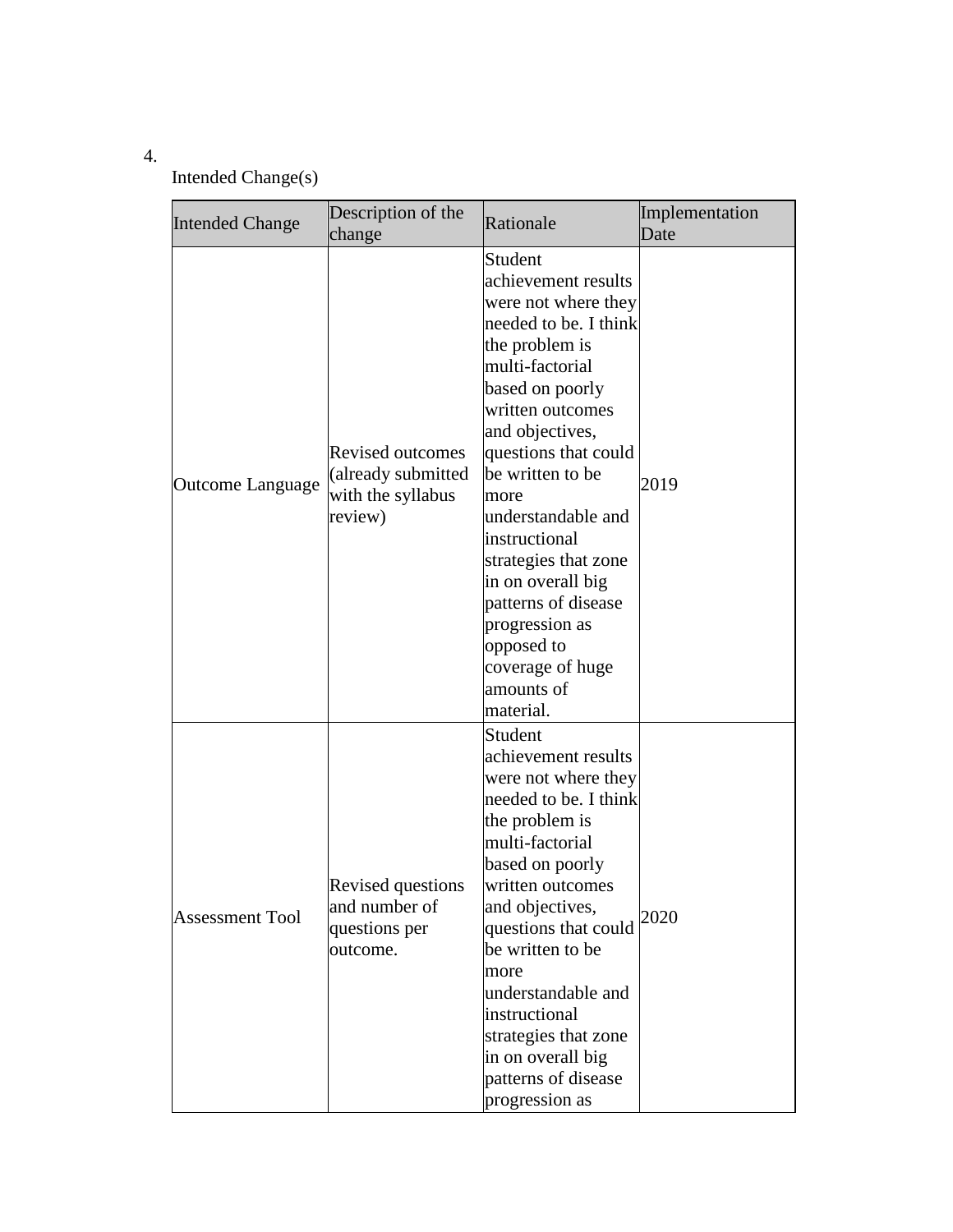|                                                          |                                                                                                                                                           | opposed to<br>coverage of huge<br>amounts of<br>material.                                                                                                                                                                                                                                                                                                                                                                   |      |
|----------------------------------------------------------|-----------------------------------------------------------------------------------------------------------------------------------------------------------|-----------------------------------------------------------------------------------------------------------------------------------------------------------------------------------------------------------------------------------------------------------------------------------------------------------------------------------------------------------------------------------------------------------------------------|------|
| Objectives                                               | Revised objectives<br>(already submitted<br>with syllabus<br>review).                                                                                     | Objectives need to<br>be clearer and<br>concise but still<br>inclusive of various<br>components<br>covered in class.<br>Previous objectives<br>seemed unfocused.                                                                                                                                                                                                                                                            | 2019 |
| Other: Instructional<br>Strategies.                      | I plan on including<br>more practice<br>exercises both in<br>and out of class<br>along with a<br>different approach<br>to how the material<br>is covered. | Student<br>achievement results<br>were not where they<br>needed to be. I think<br>the problem is<br>multi-factorial<br>based on poorly<br>written outcomes<br>and objectives,<br>questions that could<br>be written to be<br>more<br>understandable and<br>instructional<br>strategies that zone<br>in on overall big<br>patterns of disease<br>progression as<br>opposed to<br>coverage of huge<br>amounts of<br>material. | 2019 |
| Other: Align DL<br>Exams w/<br>Assessment<br>Requirement | Modify the DL<br>exams to assure that excluded from this<br>assessment data can report but needs to<br>be collected in<br>future semesters.               | DL data was<br>be included in all<br>future reports.                                                                                                                                                                                                                                                                                                                                                                        | 2021 |

- 5. Is there anything that you would like to mention that was not already captured?
	- 6.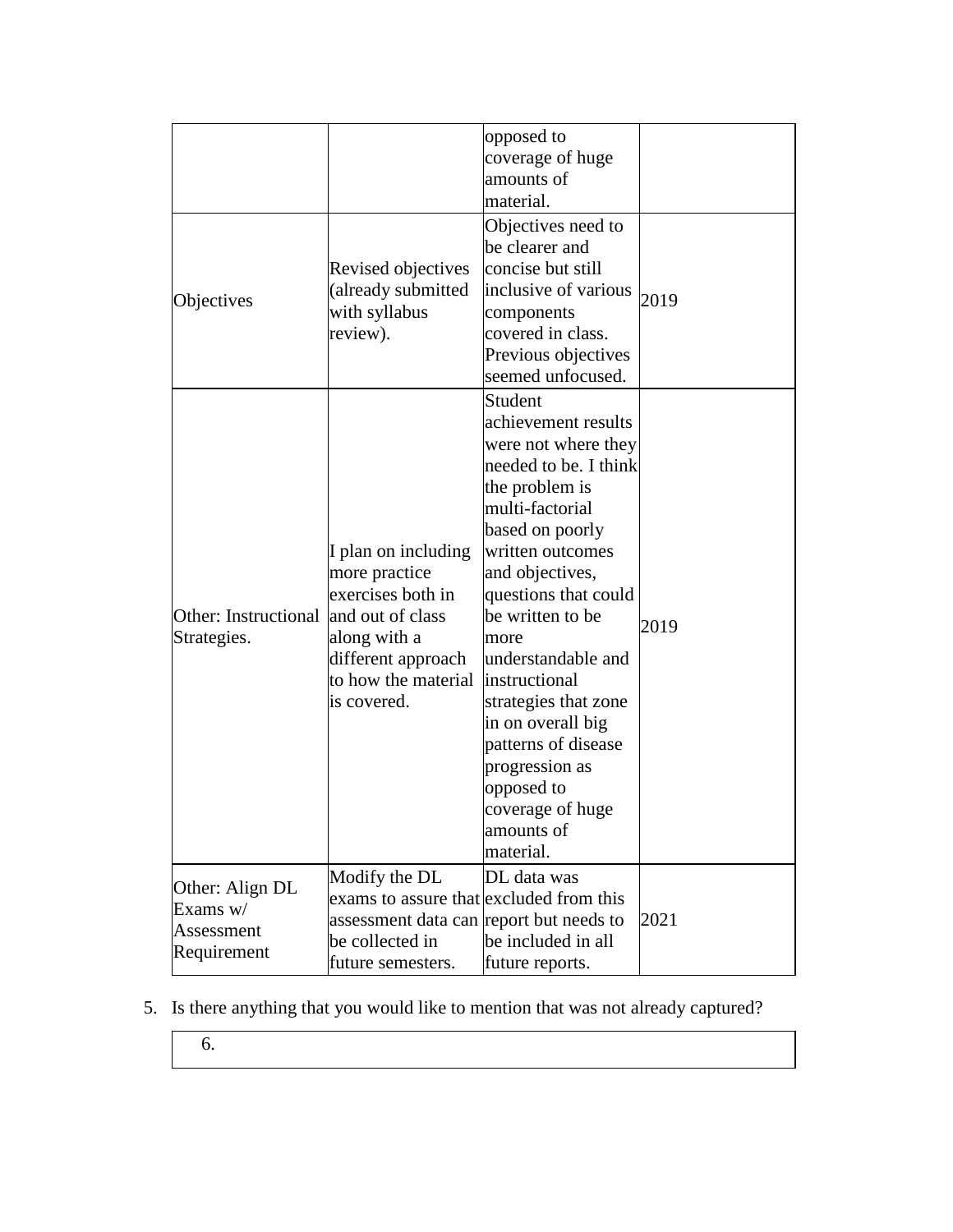# **III. Attached Files**

[Data for Outcome Questions](documents/Bio%20212_ASSESS_2011-2019.xlsx) [Assessment Questions](documents/Bio212_2019%20Assessment%20Questions.pdf)

| <b>Faculty/Preparer:</b>                                        | Susan Dentel <b>Date:</b> 08/03/2019 |  |
|-----------------------------------------------------------------|--------------------------------------|--|
| <b>Department Chair:</b>                                        | Anne Heise <b>Date:</b> 08/05/2019   |  |
| Dean:                                                           | Victor Vega Date: $09/26/2019$       |  |
| <b>Assessment Committee Chair: Shawn Deron Date: 11/22/2019</b> |                                      |  |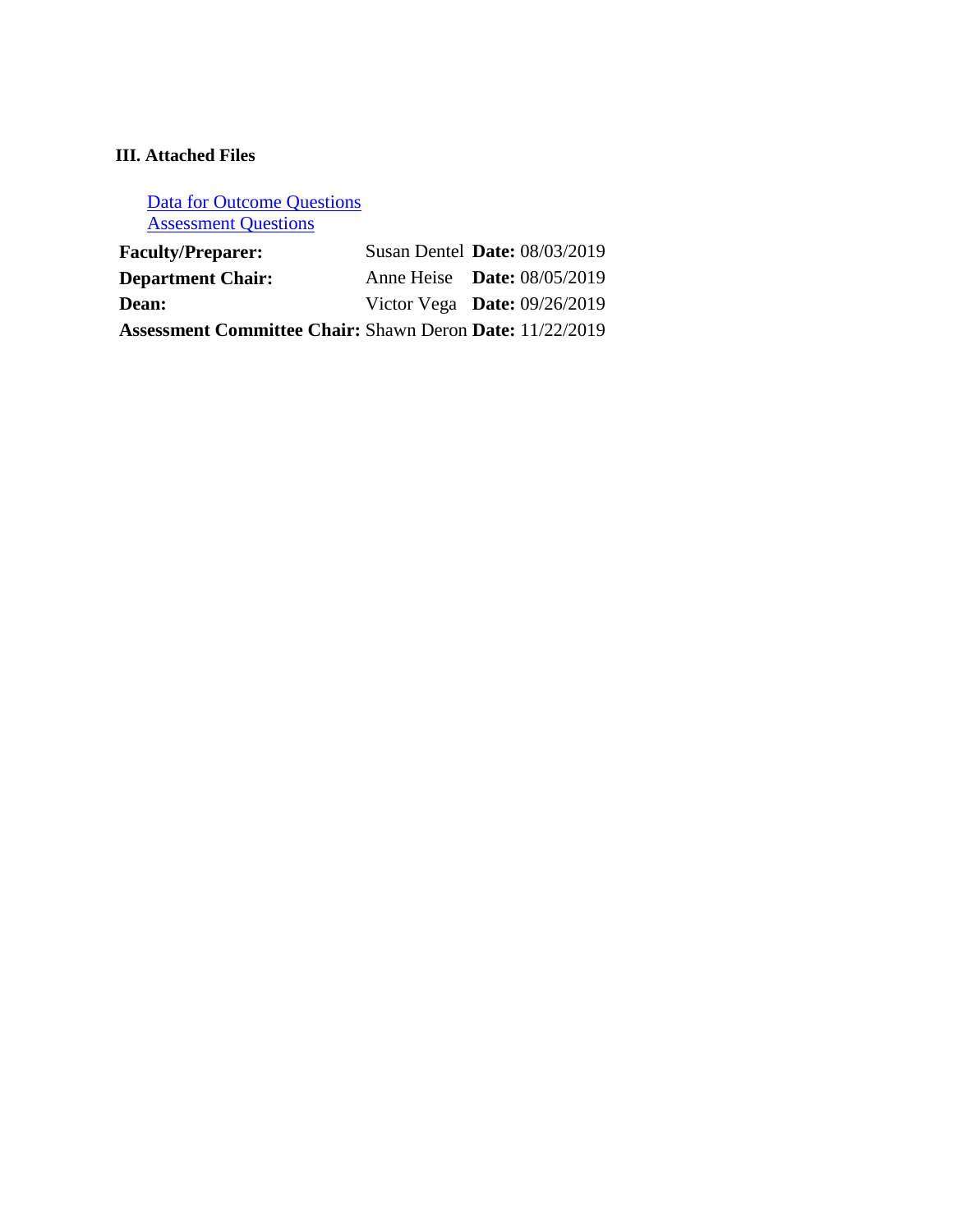### **WASHTENAW COMMUNITY COLLEGE**

#### **COURSE ASSESSMENT REPORT**

#### **I. Background Information**

1. Course assessed:

Course Discipline Code and Number: Bio 212 Course Title: Pathophysiology Division/Department Codes: MNSB

- 2. Semester assessment was conducted (check one):
	- $\Box$  Fall 20  $\overline{\boxtimes}$  Winter 2010
	- $\Box$  Spring/Summer 20
- 3. Assessment tool(s) used: check all that apply.
	- $\Box$  Portfolio
	- Standardized test
	- Other external certification/licensure exam (specify):
	- $\Box$  Survey
	- $\Box$  Prompt
	- $\boxtimes$  Departmental exam
	- Capstone experience (specify):
	- Other (specify):
- 4. Have these tools been used before?
	- $\boxtimes$  Yes  $\Box$  No

If yes, have the tools been altered since its last administration? If so, briefly describe changes made.

Unit exams were used in the last assessment, but questions are new.

5. Indicate the number of students assessed/total number of students enrolled in the course.

One double section of Bio 212 was assessed with approximately 48 students. (49 on Exam 1 to 44 on Exam  $5$ 

6. Describe how students were selected for the assessment.

The students assessed were from one lecture section of Bio 212.

#### **II.** Results

1. Briefly describe the changes that were implemented in the course as a result of the previous assessment.

The previous assessment indicated that this course was successful in teaching the course outcomes. This new assessment shows that student success is still reasonably adequate, but indicates areas for improvement.

2. List each outcome that was assessed for this report exactly as it is stated on the course master syllabus.

**Outcome 1:** Be able to identify concepts associated with normal function, expounded in Bio 111. For each main system, identify the mechanisms of pathophysiology as they contrast to normal function as shown with with specific diseases.

**Outcome 2:** Recognize the multiple defense systems that protect our normal organ-system functions and recognize how dysfunction of these systems can disrupt these defenses.

Outcome 3: Identify roles of genetic factors in determining normal and abnormal anatomy and physiology.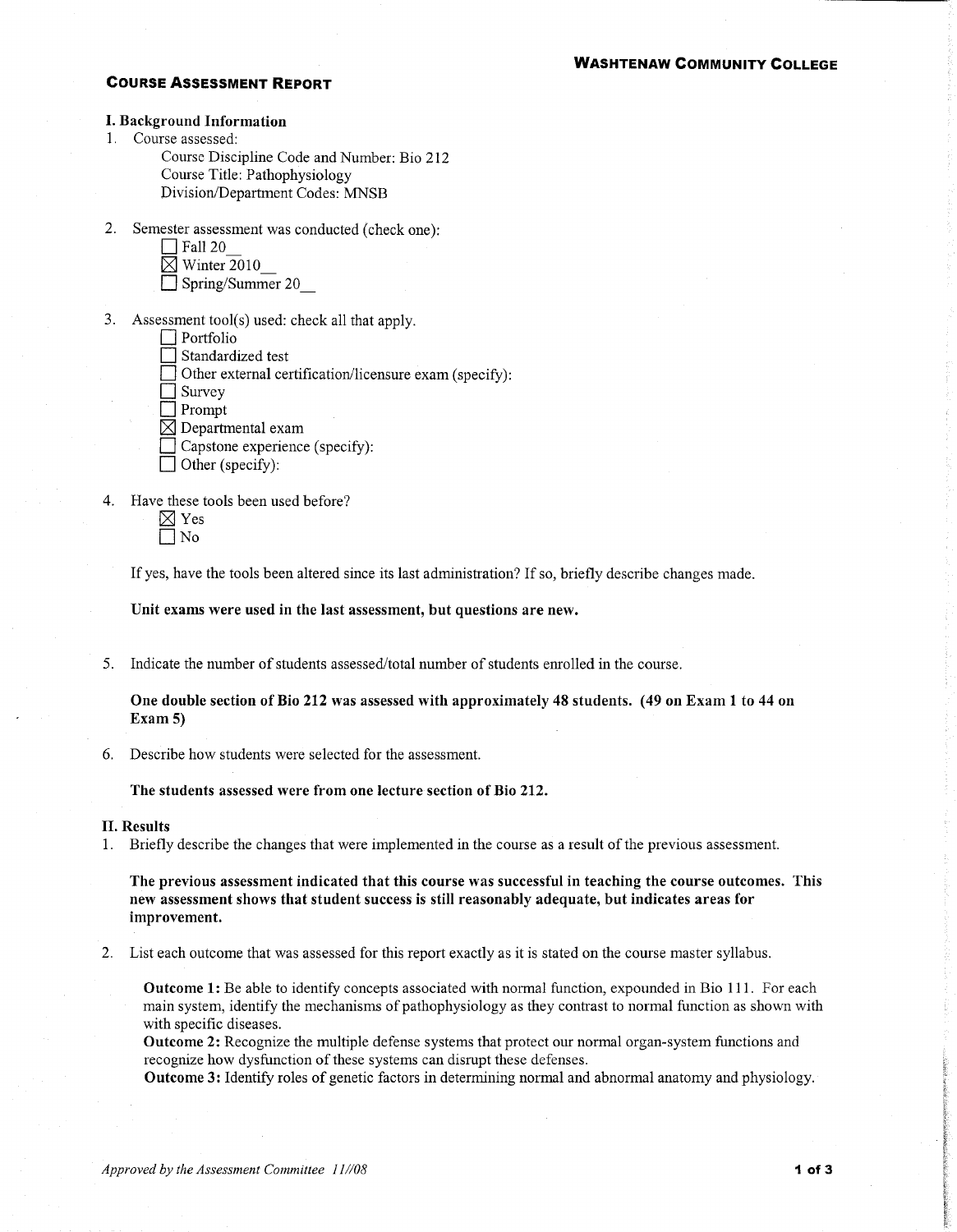#### **COURSE ASSESSMENT REPORT**

3. Briefly describe assessment results based on data collected during the course assessment, demonstrating the extent to which students are achieving each of the learning outcomes listed above. Please attach a summary of the data collected.

I gave 5 unit exams during the Winter of 2010 semester. For each exam, I selected questions that could be used to assess the 3 outcomes of the course. I used a total of 5 questions to assess each outcome. I used item analysis with my scantron read-outs in order to record the percentage of students who scored correctly on each assessment question. I then took an average of the percent correct for all assessment questions related to each outcome. See data summary sheet.

| <b>Outcome</b>   | # of questions<br>used for<br>assessment | Average % of<br>students<br>answering<br>correctly/over all<br>questions | Was this<br>assessment<br>successful? |
|------------------|------------------------------------------|--------------------------------------------------------------------------|---------------------------------------|
| <b>Outcome 1</b> | 5                                        | 64%                                                                      | No                                    |
| <b>Outcome 2</b> | 5                                        | 79%                                                                      | Yes                                   |
| <b>Outcome 3</b> | 5                                        | 83%                                                                      | Yes                                   |

4. For each outcome assessed, indicate the standard of success used, and the percentage of students who achieved that level of success. Please attach the rubric/scoring guide used for the assessment.

The standard of success for all 3 outcomes was 75% correctly answered questions. This number was averaged over all questions and students.

5. Describe the areas of strength and weakness in students' achievement of the learning outcomes shown in assessment results.

Strengths:

Student achievement was strong except in areas that related to cardiovascular and respiratory pathophysiology.

Weaknesses: Cardiovascular and respiratory pathophysiology.

#### III. Changes influenced by assessment results

1. If weaknesses were found (see above) or students did not meet expectations, describe the action that will be taken to address these weaknesses.

Exam questions will be revised to include questions that encourage students to think of normal physiology and how it applies to the disease process. I will include more exercises in class that relate to these systems. Students need more reviews of basic concepts before discussion of pathophysiology. I will use more case study analysis to help explore different diseases associated with cardiovascular and respiratory systems. I also plan on scheduling more time in class for this particular unit.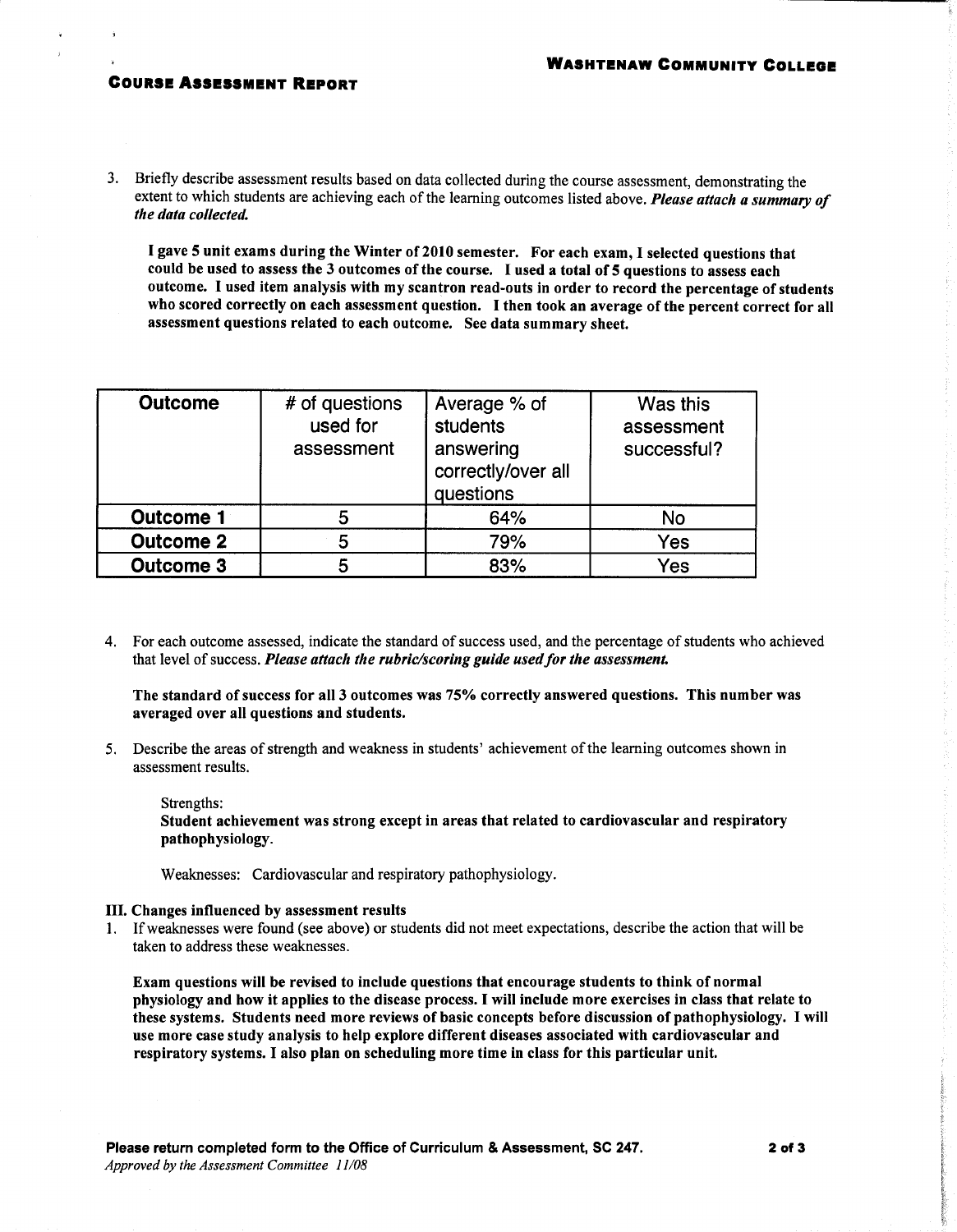#### **WASHTENAW COMMUNITY COLLEGE**

#### **COURSE ASSESSMENT REPORT**

2. Identify intended changes that will be instituted based on results of this assessment activity (check all that apply). Please describe changes and give rationale for change.

As stated in #1, I will change exam questions, homework assignments, instructional techniques and activities.

- a. <u>Outcomes</u>/Assessments on the Master Syllabus Change/rationale:
- $b.$  Objectives/Evaluation on the Master Syllabus Change/rationale:
- c.  $\Box$  Course pre-requisites on the Master Syllabus Change/rationale:
- d.  $\Box$  1<sup>st</sup> Day Handouts Change/rationale:
- e.  $X\Box$  Course assignments Change/rationale:
- f.  $\Box$  Course materials (check all that apply)  $\Box$  Textbook Handouts  $\Box$  Other:
- $g. X$  Instructional methods Change/rationale:
- h. $X \square$  Individual lessons & activities Change/rationale:
- 3. What is the timeline for implementing these actions?

I will begin in Fall 2010.

#### IV. Future plans

1. Describe the extent to which the assessment tools used were effective in measuring student achievement of learning outcomes for this course.

This assessment tool was satisfactory. However, in the next assessment, all sections of Bio 212 will be assessed.

- 2. If the assessment tools were not effective, describe the changes that will be made for future assessments.
- 3. Which outcomes from the master syllabus have been addressed in this report? All X Selected

If "All", provide the report date for the next full review:

If "Selected", provide the report date for remaining outcomes:

Submitted by: Date:  $\sqrt{\delta u \mathcal{Z}}$ Signatur **Print:** Approved by the Assessment Committee 11//08 3 of 3